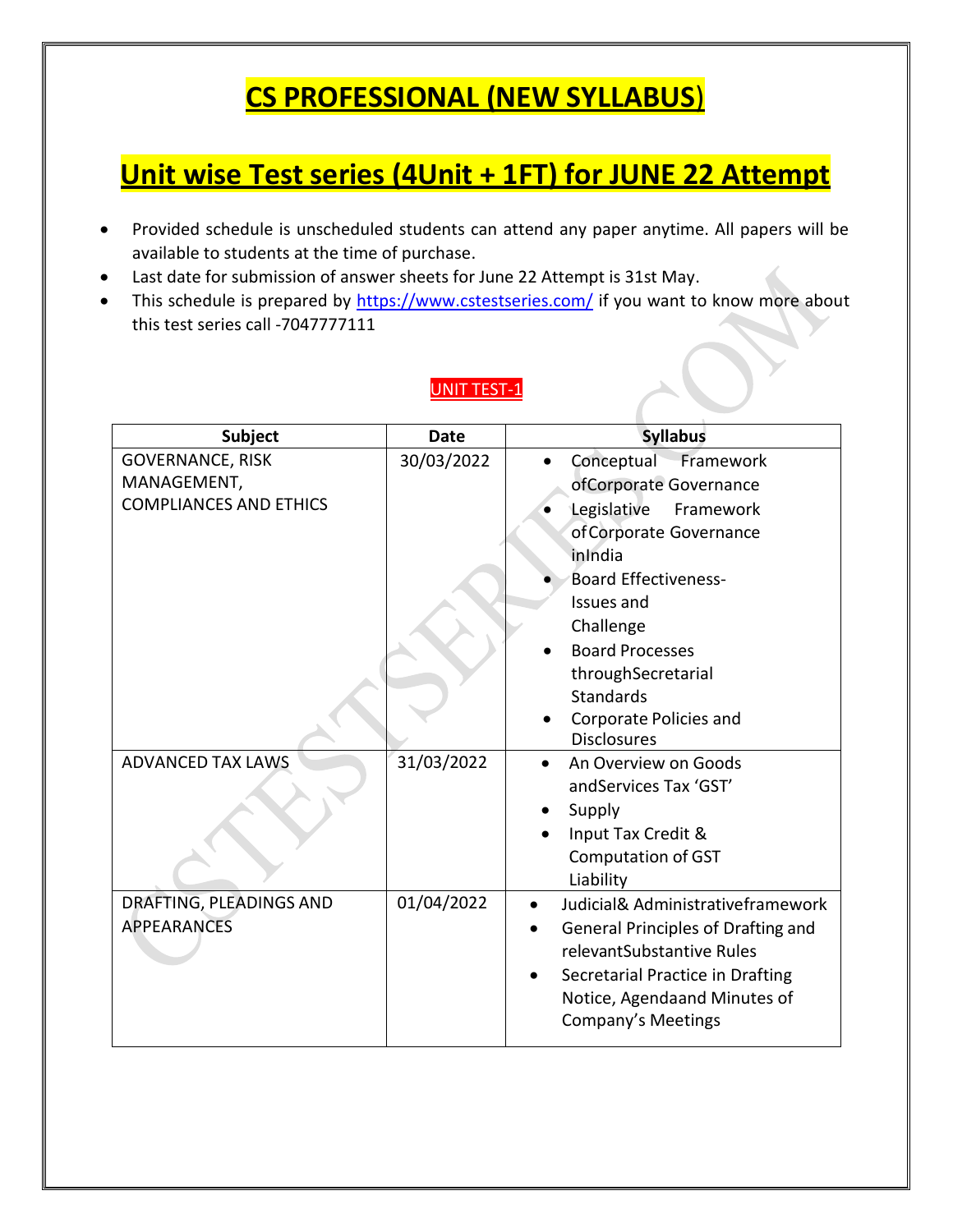| SECRETARIAL AUDIT,<br><b>COMPLIANCE MANAGEMENT</b><br><b>AND DUEDILIGENCE</b><br><b>CORPORATE</b><br>RESTRUCTURING, INSOLVENCY,<br><b>LIQUIDATION &amp; WINDING-UP</b> | 02/04/2022<br>03/04/2022 | Compliance<br>Framework<br>Compliances<br><b>Entity wise</b><br>Activity wise<br>Sector wise<br><b>Industry Specific</b><br>State and Local applicable<br>laws<br>Documentation &<br>maintenance of records<br><b>Types of Corporate</b><br>Restructuring<br><b>Acquisition of Company/Business</b><br>Planning & Strategy<br>Process of M & A transactions<br>Documentation-Merger&<br>Amalgamation |
|------------------------------------------------------------------------------------------------------------------------------------------------------------------------|--------------------------|------------------------------------------------------------------------------------------------------------------------------------------------------------------------------------------------------------------------------------------------------------------------------------------------------------------------------------------------------------------------------------------------------|
| <b>RESOLUTION OF CORPORATE</b><br>DISPUTES, NON-<br><b>COMPLIANCES &amp; REMEDIES</b>                                                                                  | 04/04/2022               | Shareholders' Democracy&<br>Rights<br><b>Corporate Disputes</b>                                                                                                                                                                                                                                                                                                                                      |
| <b>CORPORATE FUNDING &amp;</b><br><b>LISTINGS IN STOCK</b><br><b>EXCHANGES</b>                                                                                         | 05/04/2022               | Indian Equity-Public Funding<br>$\bullet$<br>Indian Equity- Private funding<br>Indian equity- Non Fund based<br>Debt Funding - Indian Fund Based                                                                                                                                                                                                                                                     |

# **UNIT TEST-2**

| Subject                                                                 | Date       | <b>Syllabus</b>                                                                                                                                                                                                                                                                          |
|-------------------------------------------------------------------------|------------|------------------------------------------------------------------------------------------------------------------------------------------------------------------------------------------------------------------------------------------------------------------------------------------|
| <b>GOVERNANCE, RISK</b><br>MANAGEMENT,<br><b>COMPLIANCES AND ETHICS</b> | 06/04/2022 | Accounting and Audit related<br>issues, RPTs and Vigil<br>Mechanism<br><b>Board Committees</b><br>Corporate Governance and<br><b>Shareholders Rights</b><br>Corporate Governance and<br><b>OtherStakeholders</b><br>Governance and Compliance Risk<br><b>Corporate Governance Forums</b> |
| <b>ADVANCED TAX LAWS</b>                                                | 07/04/2022 | Procedural Complianceunder GST<br>Demand and Recovery, Advance<br>Ruling, Appealsand Revision<br>Inspection, search, seizure,<br>offences & Penalties Compliance<br>rating, anti-profiteering, GST<br>practitioners, authorized                                                          |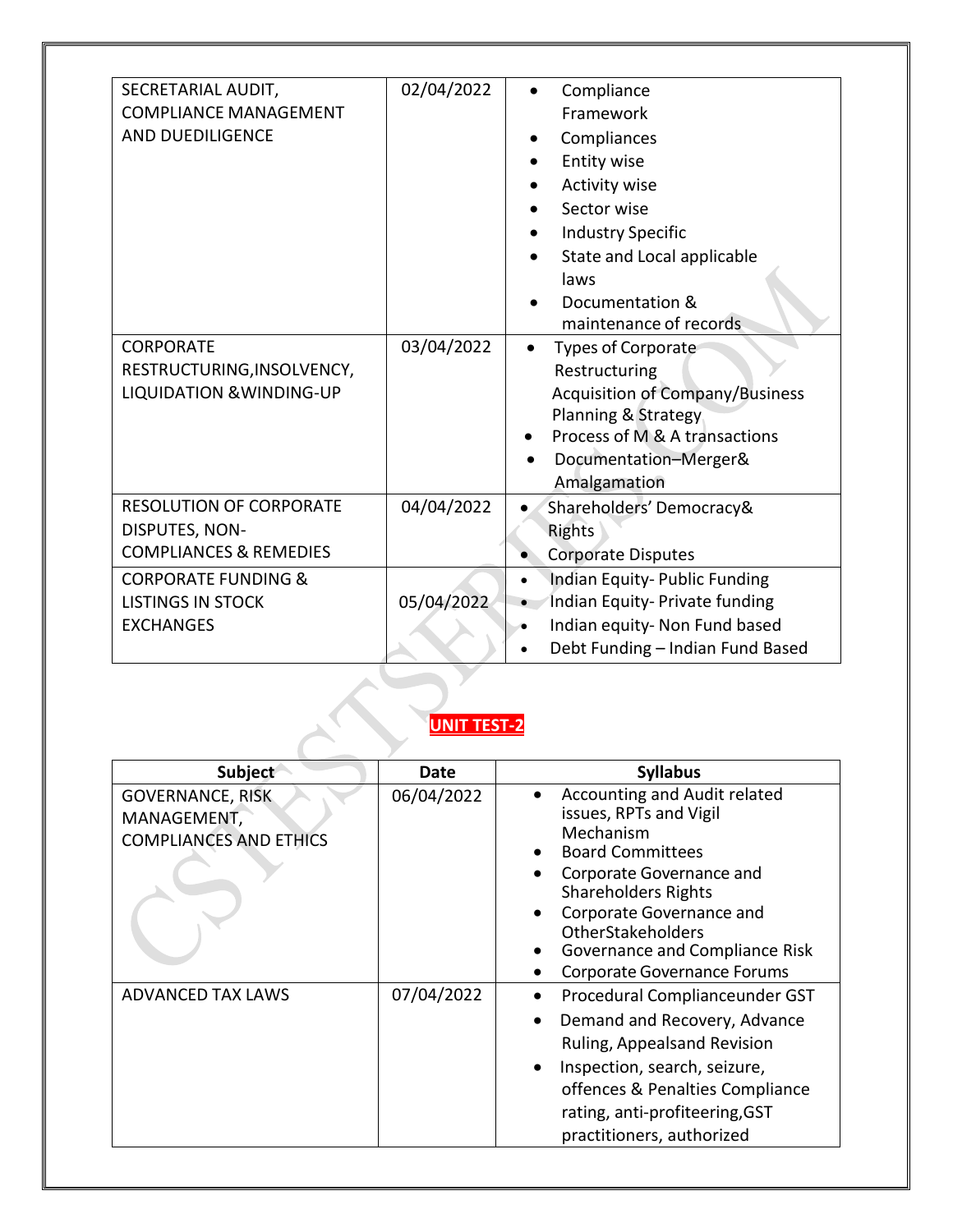|                                                                                              |            | representative, professional<br>opportunities<br>Integrated Goods and Service<br>Tax(IGST)<br>Union Territory Goods and Service<br>tax(UTGST)<br><b>GST Compensation toStates</b><br>Industry/ Sector Specific Analysis                                                                                                                                                                                                                                 |
|----------------------------------------------------------------------------------------------|------------|---------------------------------------------------------------------------------------------------------------------------------------------------------------------------------------------------------------------------------------------------------------------------------------------------------------------------------------------------------------------------------------------------------------------------------------------------------|
| DRAFTING, PLEADINGS AND<br><b>APPEARANCES</b>                                                | 08/04/2022 | Drafting and<br>$\bullet$<br><b>Conveyancing Relating</b><br>toVarious Deeds and<br>Documents(I)<br>Drafting and<br><b>Conveyancing Relating</b><br>to Various Deeds and<br>Documents (II) Pleadings                                                                                                                                                                                                                                                    |
| SECRETARIAL AUDIT,<br><b>COMPLIANCE MANAGEMENT</b><br>AND DUE DILIGENCE                      | 10/04/2022 | <b>Search and Status Report</b><br><b>KYC</b><br>Signing and Certification<br>Segment-wise Role of<br>CompanySecretaries<br>Audits                                                                                                                                                                                                                                                                                                                      |
| <b>CORPORATE RESTRUCTURING,</b><br><b>INSOLVENCY, LIQUIDATION &amp;</b><br><b>WINDING-UP</b> | 11/04/2022 | Valuation of Business and Assets for<br><b>Corporate Restructuring</b><br><b>Accounting in Corporate</b><br>Restructuring- Concept and<br><b>Accounting Treatment</b><br>Taxation & Stamp Dutyaspects of<br><b>Corporate Restructuring</b><br><b>Competition Act</b><br>Regulatory approvals of scheme<br>Appearance before NCLT/NCLAT<br><b>Fast Track Mergers: Small</b><br>companies, Holding and wholly<br>owned companies<br>Cross Border Mergers. |
| <b>RESOLUTION OF CORPORATE</b><br>DISPUTES, NON-COMPLIANCES<br>& REMEDIES                    | 12/04/2022 | Fraud under Companies Actand IPC<br>Misrepresentation&Malpractices<br><b>Regulatory Action</b>                                                                                                                                                                                                                                                                                                                                                          |
| <b>CORPORATE FUNDING &amp;</b><br><b>LISTINGS IN STOCK EXCHANGES</b>                         | 13/04/2022 | Debt Funding - Indian Nonfund<br><b>Based</b><br>Foreign Funding - Instruments<br>&Institutions<br>Other Borrowings Tools Non-<br>Convertible Instruments- Non-                                                                                                                                                                                                                                                                                         |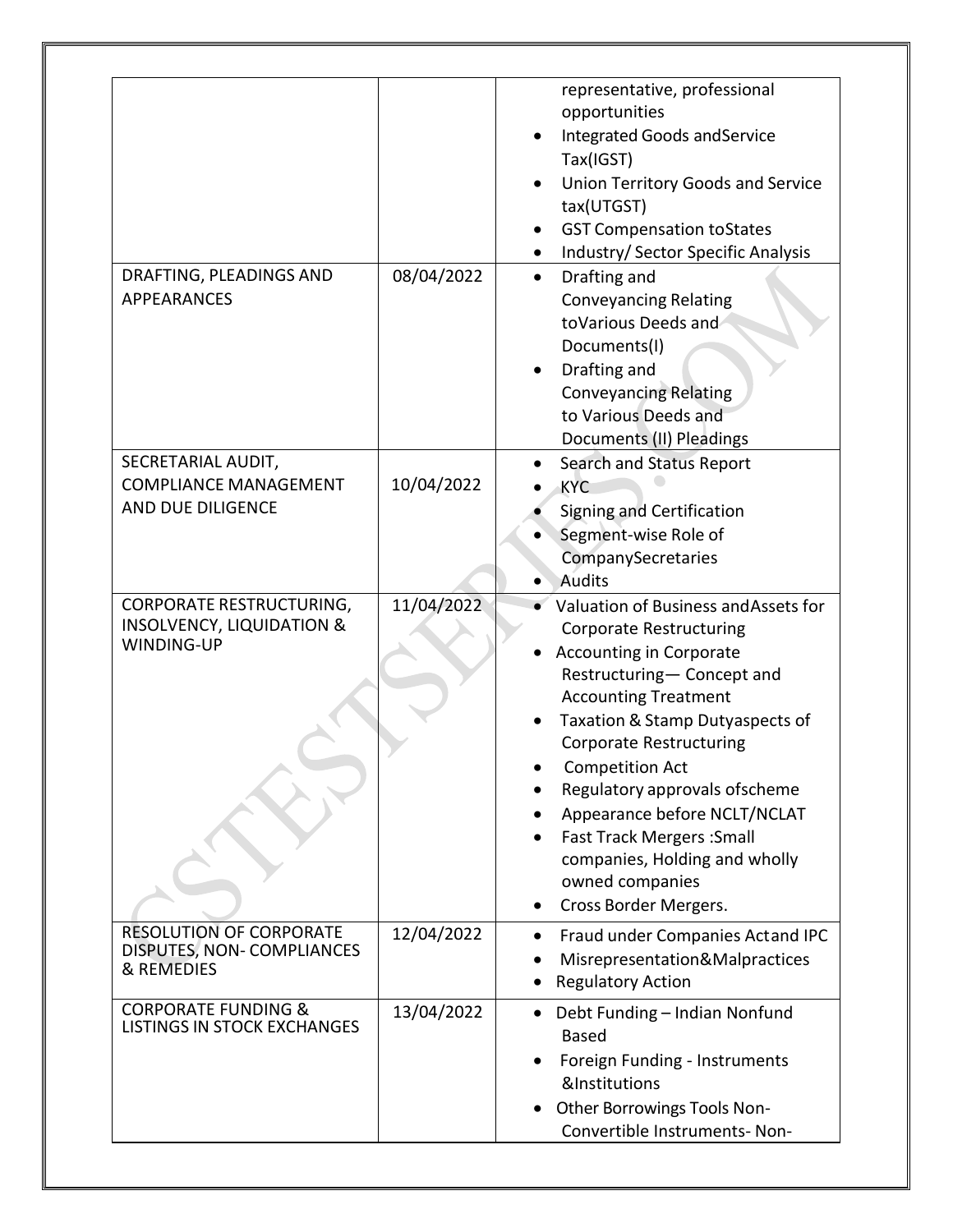| Convertible Redeemable Preference<br>$\bullet$<br>Shares (NCRPs) etc. |
|-----------------------------------------------------------------------|
|                                                                       |

### **UNIT TEST-3**

| Subject                                            | <b>Date</b> | <b>Syllabus</b>                                      |
|----------------------------------------------------|-------------|------------------------------------------------------|
| <b>GOVERNANCE, RISK</b>                            | 14/04/2022  | <b>Risk Management</b>                               |
| MANAGEMENT, COMPLIANCES<br><b>AND ETHICS</b>       |             | <b>Internal Control</b>                              |
|                                                    |             |                                                      |
| <b>ADVANCED TAX LAWS</b>                           | 15/04/2022  | <b>Custom Law</b><br>$\bullet$                       |
| DRAFTING, PLEADINGS AND                            | 16/03/2022  | <b>Drafting</b><br>and<br>$\bullet$                  |
| <b>APPEARANCES</b>                                 |             | Conveyancing Relating to                             |
|                                                    |             | Various<br><b>Deeds</b><br>and                       |
|                                                    |             | Documents(III)                                       |
|                                                    |             | <b>Drafting</b><br>and                               |
|                                                    |             | Conveyancing Relating to                             |
|                                                    |             | Various<br><b>Deeds</b><br>and                       |
|                                                    |             | Documents(IV)                                        |
|                                                    |             | Drafting of Agreements                               |
|                                                    |             | under the Companies                                  |
|                                                    |             | Act:                                                 |
| SECRETARIAL AUDIT,<br><b>COMPLIANCE MANAGEMENT</b> | 17/04/2022  | Secretarial Audit                                    |
| AND DUE DILIGENCE                                  |             | Internal Audit & Performance Audit                   |
|                                                    |             | Concepts and Principles of<br><b>OtherAudits</b>     |
|                                                    |             | Audit Engagement                                     |
|                                                    |             | <b>Audit Principles and Techniques</b>               |
|                                                    |             | <b>Audit Process and Documentation</b>               |
| <b>CORPORATE RESTRUCTURING,</b>                    | 18/04/2022  | Insolvency<br>$\bullet$                              |
| <b>INSOLVENCY, LIQUIDATION &amp;</b>               |             | Petition for Corporate                               |
| <b>WINDING-UP</b>                                  |             | <b>InsolvencyResolution Process</b>                  |
|                                                    |             | Role, Functions and Duties of                        |
|                                                    |             | IP/IRP/RP                                            |
|                                                    |             | <b>Resolution Strategies</b>                         |
|                                                    |             | Convening and Conduct of<br>Meetings of Committee of |
|                                                    |             | Creditors                                            |
|                                                    |             | <b>Preparation &amp; Approval</b>                    |
|                                                    |             | ofResolution Plan                                    |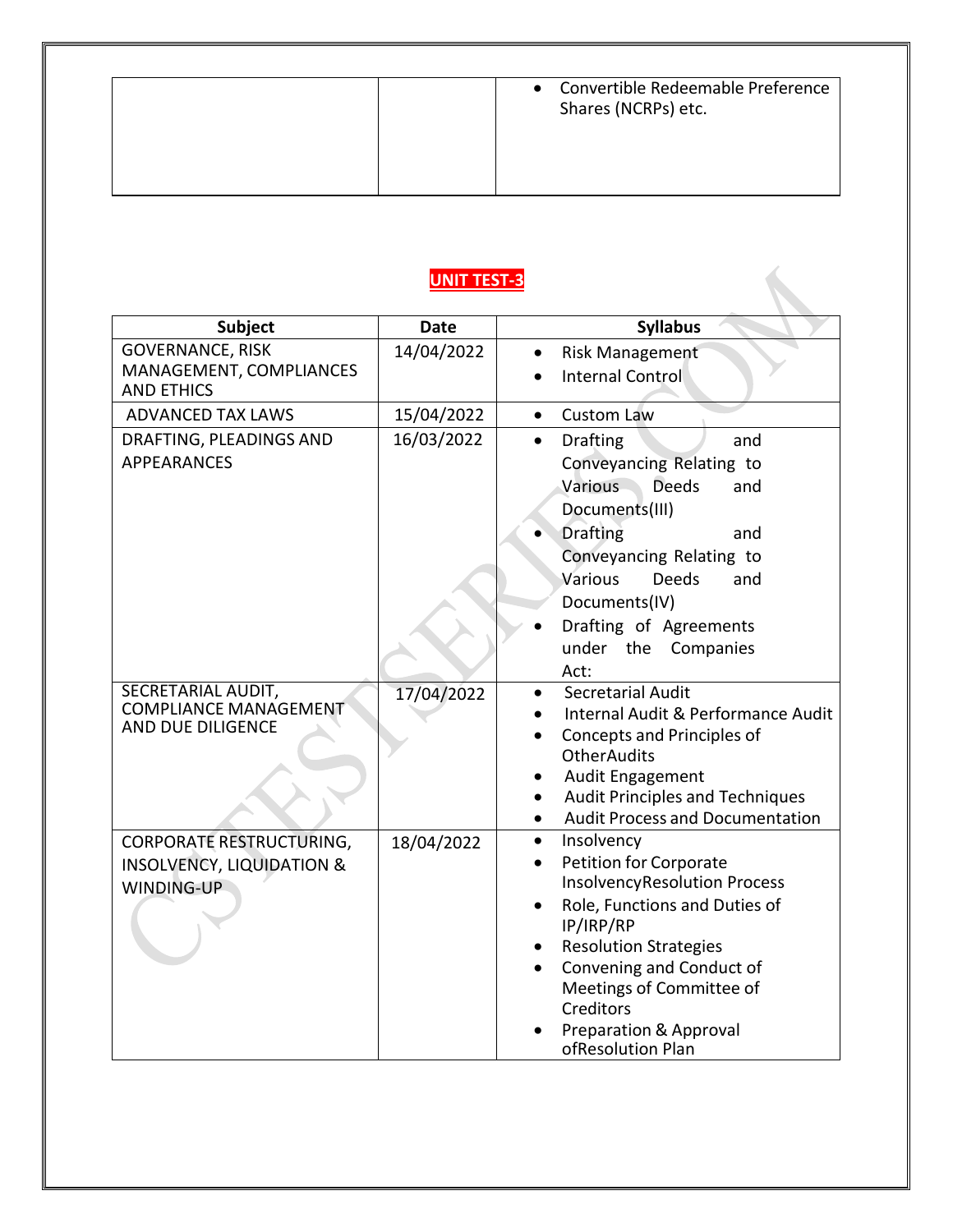| <b>RESOLUTION OF CORPORATE</b><br>DISPUTES, NON-COMPLIANCES<br>& REMEDIES | 19/04/2022 | Defaults,<br>Adjudication,<br>$\bullet$<br>Prosecutions and penalties under<br>the Companies Act, Securities Laws,<br>COFEPOSA,<br>FEMA,<br>Money<br>Laundering, Competition<br>Act,<br>Labour Laws & Tax Laws<br>Fines, Penalties and Punishments<br>under various laws<br><b>Relief and Remedies</b> |
|---------------------------------------------------------------------------|------------|--------------------------------------------------------------------------------------------------------------------------------------------------------------------------------------------------------------------------------------------------------------------------------------------------------|
| <b>CORPORATE FUNDING &amp;</b><br><b>LISTINGS IN STOCK EXCHANGES</b>      | 20/04/2022 | Securitization<br>Listing-Indian Stock Exchanges<br>$\bullet$<br>International Listing                                                                                                                                                                                                                 |

### **UNIIT TEST-4**

| Subject                                                                              | <b>Date</b> | <b>Syllabus</b>                                                                                                                                                                                                                                                                                 |
|--------------------------------------------------------------------------------------|-------------|-------------------------------------------------------------------------------------------------------------------------------------------------------------------------------------------------------------------------------------------------------------------------------------------------|
| <b>GOVERNANCE, RISK</b><br>MANAGEMENT,<br><b>COMPLIANCES AND ETHICS</b>              | 21/04/2022  | Reporting<br><b>Ethics and Business</b><br><b>Sustainability and Corporate</b><br>SocialResponsibility<br>Anti-Corruption and Anti-Bribery<br>Laws in India                                                                                                                                     |
| <b>ADVANCED TAX LAWS</b>                                                             | 22/04/2022  | Direct and International Tax<br>$\bullet$                                                                                                                                                                                                                                                       |
| DRAFTING, PLEADINGS AND<br><b>APPEARANCES</b>                                        | 23/04/2022  | Pleadings<br>$\bullet$<br>Art of writing opinions<br>Appearances' &art of advocacy                                                                                                                                                                                                              |
| SECRETARIAL AUDIT,<br><b>COMPLIANCE MANAGEMENT</b><br>AND DUE DILIGENCE              | 24/04/2022  | Forming an Opinion & Reporting<br>$\bullet$<br>Secretarial Audit-Fraud<br>detection & Reporting<br><b>Quality Review</b><br><b>Values Ethics and</b><br>ProfessionalConduct<br>Due Diligence<br>Due Diligence Impact<br><b>Assessment of Non</b><br><b>Compliancesand Reporting</b><br>thereof. |
| <b>CORPORATE</b><br>RESTRUCTURING,<br><b>INSOLVENCY, LIQUIDATION</b><br>& WINDING-UP | 25/04/2022  | Individual/ Firm In solvency<br><b>Fresh Start Process</b><br>Debt Recovery & SARFAESI<br>Cross Border In solvency<br>Liquidation on or after failing of RP<br><b>Voluntary Liquidation</b><br>Winding-up by Tribunal under<br>theCompanies Act, 2013                                           |